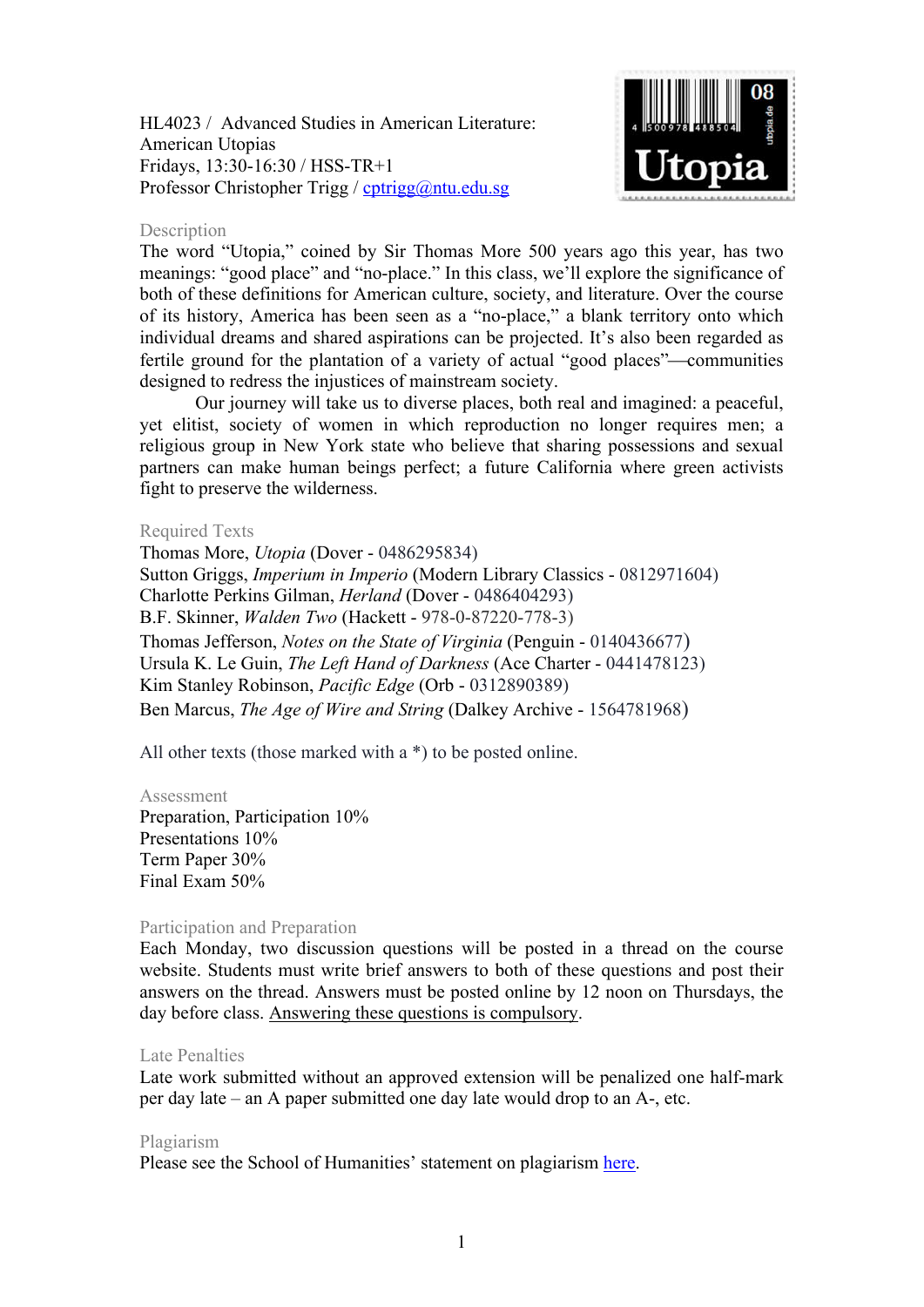Schedule 1.  $17<sup>th</sup>$  August America and Utopia: New Worlds Thomas More, *Utopia*, part one

2.  $24<sup>th</sup>$  August The Meaning of Utopia Thomas More, *Utopia*, part two Richard Rorty, "Private Irony and Liberal Hope"\*

## **Unit A: Social Utopias**

3.  $31<sup>st</sup>$  August "The Race Problem" Sutton E. Griggs, *Imperium in Imperio*

4. 7<sup>th</sup> September A Feminist Utopia Charlotte Perkins Gilman, *Herland*

5. 14<sup>th</sup> September "A Social System that Really Works" B.F. Skinner, *Walden Two*

6. 21st September The American Revolution Thomas Jefferson, "Declaration of Independence."\* ---, *Notes on the State of Virginia*

# **Unit B: Religious Utopias**

7. 28th September The Oneida Perfectionists Spencer Klaw, *Without Sin*\*

Recess ----------------------------------------------------------------------------------------------

8. 12<sup>th</sup> October In-Class Workshop: Utopian Oregon Texts provided in class

9.  $19<sup>th</sup>$  October Scientology Lawrence Wright, "The Apostate"\* Paul Thomas Anderson, *The Master* (film screened in class)